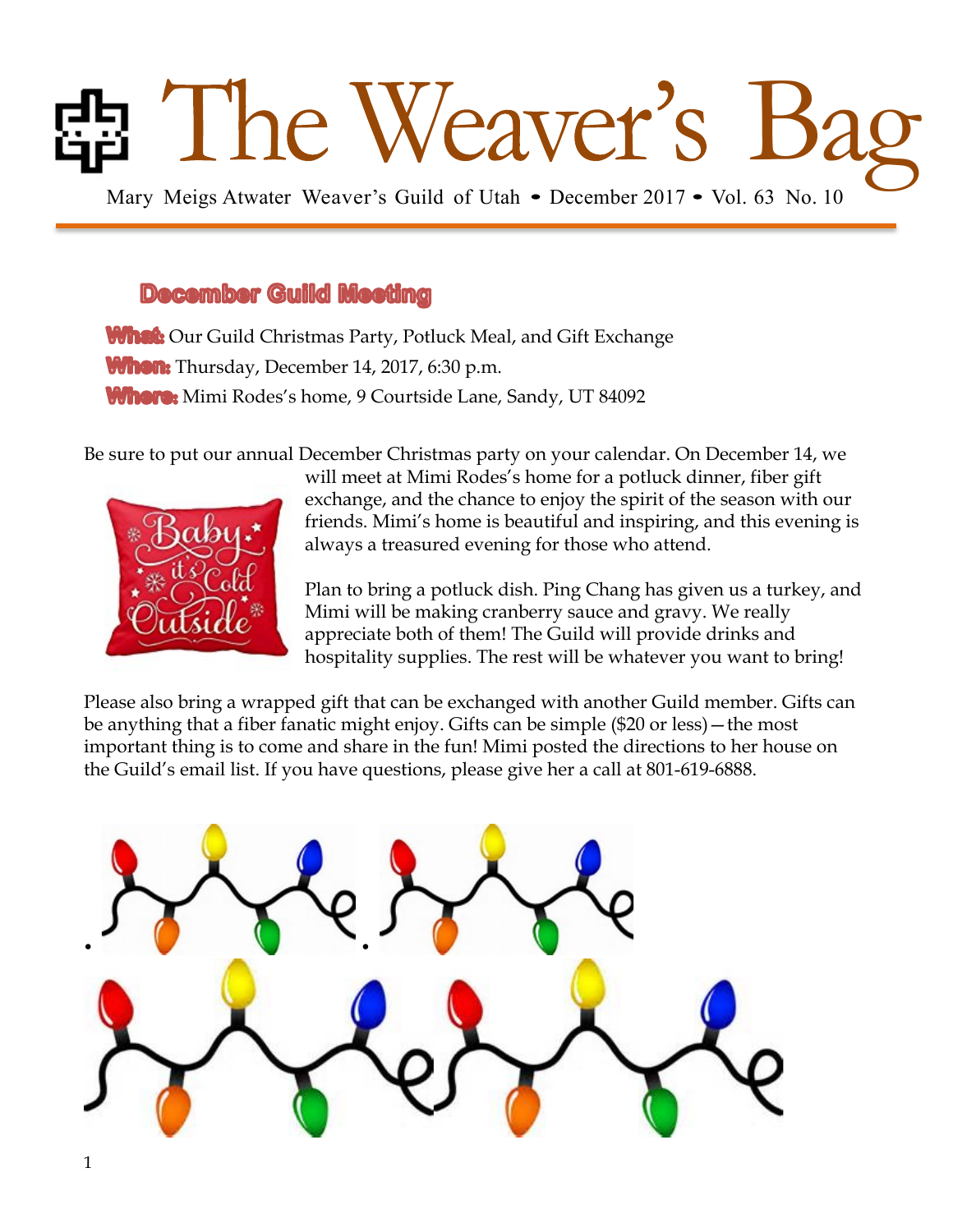# **President's Message**

Perhaps you have had a month similar to mine, even if the details aren't the same—stressful work, family Christmas parties (quite a few of them), attempts to do some Christmas shopping for the people I love, extra responsibilities with Church Christmas music, and the general ups and downs of life. I haven't had much time for weaving.

But I find that the fiber arts have blessed my life even during this time. How can this be?

- 1. At the end of a long day of work and other responsibilities, I pick up my knitting, the cat curls up beside me, and I find the stresses of the day fading away.
- 2. I have gotten my *Handwoven* and *Vav* in the past few days, and I love reading them. I have decided that collecting weaving books, magazines, and weaving supplies is a separate hobby from actually weaving—and a great hobby it is too!
- 3. I visited a friend and bought something she had woven because it is so beautiful. I can appreciate beautiful weaving, even if I didn't do it!
- 4. I attended the Mary Atwater study group last week, and I was so inspired by the writings of Mary Atwater. And I am looking forward to our Christmas party this Thursday. I love associating with my wonderful weaver friends.
- 5. At one of the many family Christmas parties last night, my cousin's 11-year-old daughter found out I was a weaver, and she was so excited! She told me that she was born in the wrong century and has already taught herself to knit and crochet from YouTube. She came to see my looms, and we have an appointment after Christmas, which we are both excited about.
- 6. And on my way to and from my laundry room, I pass my looms and dream of the time (coming soon) when I can get back to the beautiful projects warped on them.

It's a wonderful craft we share, isn't it? I appreciate all of you so much and look forward to seeing you soon! *Susan Hainsworth*

### **Save These Dates!**

We have some wonderful programs planned for the new year. You won't want to miss a single meeting! Here is a preview of some things you should have on your calendar, including this year's Fiber Festival. Yes! Tom is coming to town!!!!

**January 11—Gladys Webb** will share her collection of **Guatemalan Huipils.** While living in Guatemala, she fell in love with the colors and designs of the handwoven fabrics created by the indigenous women who live in the Highlands of Guatemala. During the three years she lived there, Gladys took the opportunity to meet and know the women who weave and wear their clothing and now finds great pleasure in sharing their culture and talents through her textile collection. Jo Stolhand heard her presentation earlier this year and said it is wonderful!

**May 2-4—Krokbragd workshop** with **Tom Knisley!** (details to be announced)

**May 4–5—Bi-Annual Fiber Festival** with **Tom Knisley** as our keynote speaker for both Friday night and Saturday morning. During this time, he will give two presentations, one on his antique collection of American textiles and another on recycled antique Japanese textiles. Both presentations sound fascinating! *Mimi Rodes*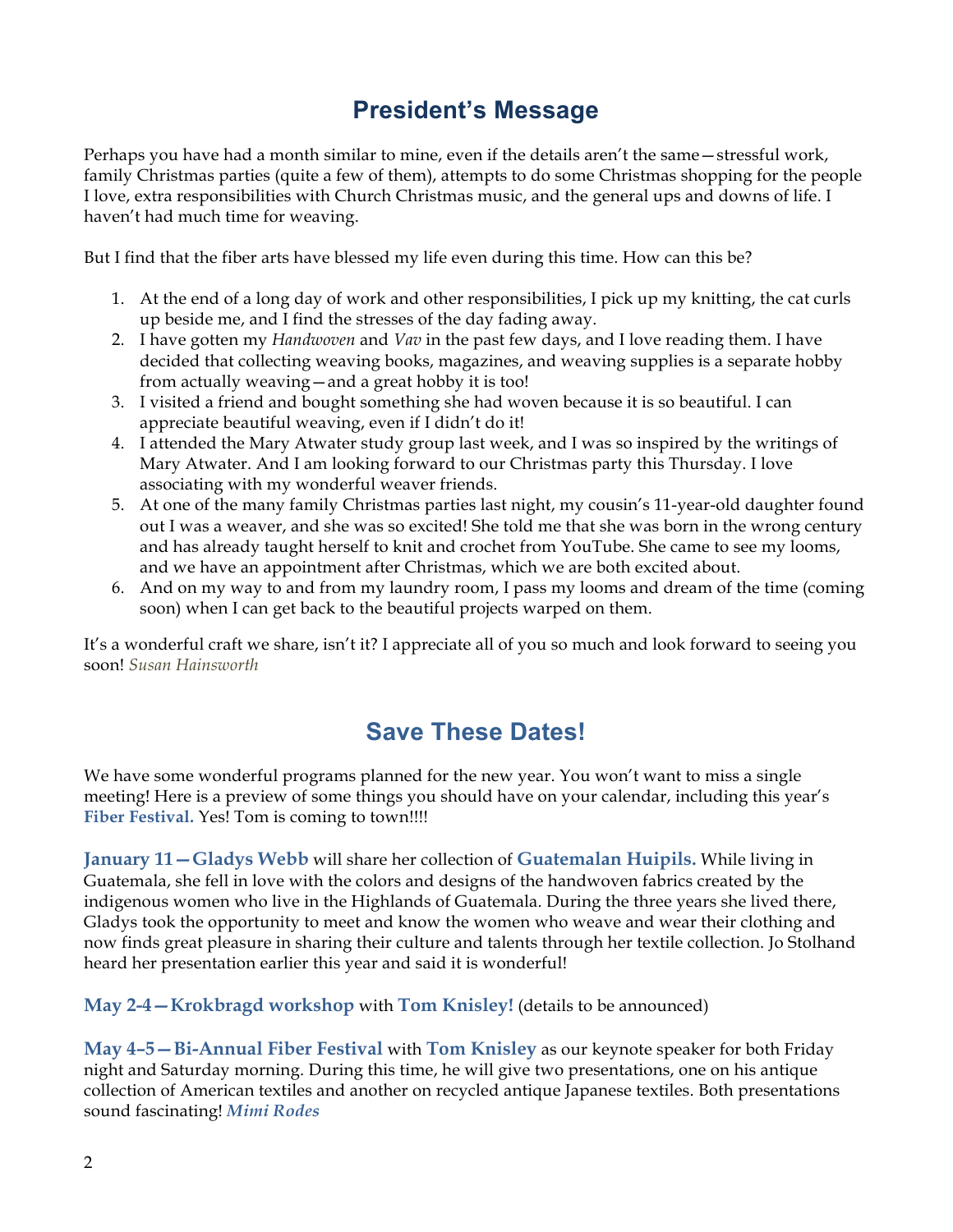### **November 2017 Meeting—Lace Challenge, Sheila Hicks Installation, and Rail Reed**

November's well-attended meeting started with a varied show and tell—from deflected doubleweave scarves woven in Deanna's workshop to Saori works, potholder loom weaving, scarves and lace work in towels and scarves. Other works, planned or completed, including baby wraps, turned crackle towels in beautiful colors, mixed warp scarves, and rugs were shown and admired. So much beautiful work by our Guild members to take in!

Susan Hainsworth introduced the business meeting with announcements on future meetings— Christmas Party at Mimi's house and the May 2018 workshop with Tom Knisley (plan on registration in January 2018). She then turned the meeting over to Michelle Pahl, coordinator of this year's Guild challenge on weaving lace. Michelle will be the challenge contact, with the reveal scheduled for the April 2018 meeting. The objective of the challenge is to pick a lace weave and weave a lace article. Participants will also weave a sample and make a record of the structure for the Guild Library, with a handout to include a scan of the structure and draft for participants.

For the presentation on lace weaving, Sonya Campana presented a collection of books on lace from the Guild library. Deanna Baugh gave a summary of the Suzie Liles workshop on lace, with samples. Mimi Rodes showed samples from ReNee Page's collection of Flossie Goodwin's samples, probably including some of Mary Meigs Atwater's, as well as her own samples. Jeanette T., Susan H., Katherine M., Beth M., Juliette L., and Jennifer showed samples of their own woven lace work in loom manipulated patterns such as huck, spaced and crammed warps, Atwater Bronsen or handmanipulated work such as leno, Danish medallion, and Brooks Bouquet. There were many works to inspire ideas for the challenge.

The next topic of the meeting was the Sheila Hicks installation in Chaumont-sur-Loire given by Juliette Lanvers, who had the marvelous opportunity of visiting the installation in person this summer. Susan



noted an article on Sheila Hicks in the current *Handwoven* Magazine. Sheila Hicks is a weaver who studied art at Yale University with Josef Albers and George Kubler. She traveled extensively in South America, where she turned to weaving. She now divides her time between Paris and New York. The exhibit at Chaumont-sur-Loire was located in Le Fenil Gallery and called "Glossolalia," a made-up language of angels inspired by Sanskrit. The installation was composed of of investigations—Juliette called them "elements" of fiber pods or satellites—leading to waterfalls of rope, all very generous pieces. The

installation led eventually to a large tapestry made up of pieces. The installation appeared very inspiring and you may see photos of it on Sheila Hicks's website at this link: domainechaumont.fr/en/centre-arts-and-nature/2017-season/sheila-hicks.

Juliette then described a new piece of equipment available to Guild members, the rail reed, designed by an Estonian weaver. This reed may be used to vary the warp sett as you weave. Juliette reviewed the recommendations for use, such as using no more than 150 threads to show the varied sett to the best advantage, warping back to front, and placing one to two contrasting threads to highlight the sett variation. See more about this tool at the website: railreed.ee/. *Maureen Wilson*

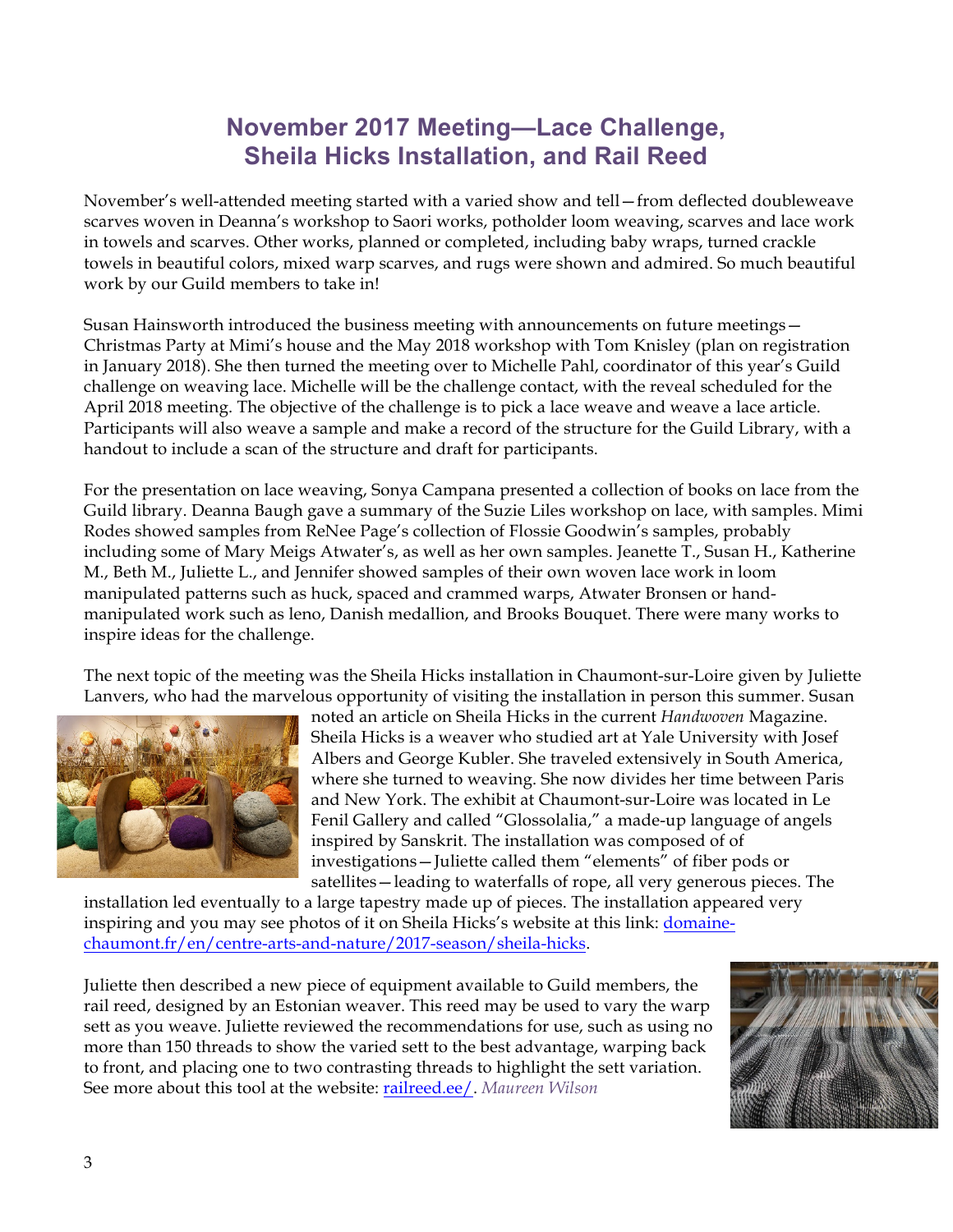#### **Reader's Corner: Weaverly Resolutions**



As December's Guild newsletter goes to press, the impending start of the new year becomes increasingly difficult to deny. This can be a time for personal reflection, and in recent years I have used the new year as an opportunity to assess my weaving progress over the past year, and to establish goals for the next. Do you establish goals or resolutions for your weaving? This month's column was written to encourage you to join me in this annual ritual, and focuses on how our *Guild Library* can help you to achieve your goals.

My 2017 weaving resolutions mostly fell into three broad categories: **(1) specific projects, (2) developing specific skills, and (3) challenging my normal choices.** Although I did not restrict my weaving to my stated goals, having this list helped to focus on improving my skill set and finishing my projects. It also reduced my down-time between projects. Will you join me in setting goals for 2018? Sonya and I will be delighted to help you find wonderful treasures in our Guild library that will help bring your goals to fruition.

**Projects:** There is nothing quite like a shiny color photo of a perfectly woven object to get me excited about weaving. My 2018 goals include making scarves and dishtowels for gifts, and placemats for my dining room table. Our Guild library's extensive collection of *Handwoven* and *Väv* contain a lifetime of inspiration, and the library also has a great collection of project books—see a few specific examples below.

**The Best of Weavers: Twill Thrills,** *ed. Madelyn van der Hoogt.* This book includes instructions for 36 different projects. But it is so much more than a project book, as it also has in-depth articles about a variety of twill structures, and pushes me intellectually. It is the sort of book that has something useful for weavers of most skill levels.

**Handwoven Baby Blankets,** *by Tom Knisely* features 20 four-shaft and 13 eight-shaft projects. Don't tell Tom, but I think many of these would also make superb full-sized blankets, or could be adapted for placemats or dishtowels.

**Handwoven Table Linens: 27 Fabulous Projects from a Master Weaver,** *by Tom Knisely***.** The four- and eight-shaft projects in this book cover a wide range of weave structures, and who doesn't love table linens? A feast for the eyes, this book shows classic Knisely-made inspiration.

**New Skills:** One of things I love about weaving is that it provides endless opportunities for new learning. To make sure I keep pushing myself, I include at least one new skill in my weaverly resolutions, and for this year, it is to play with pick-up (especially for weaving bands), and to improve my design abilities. Our Guild library can be an enormous asset for learning these and other new skills.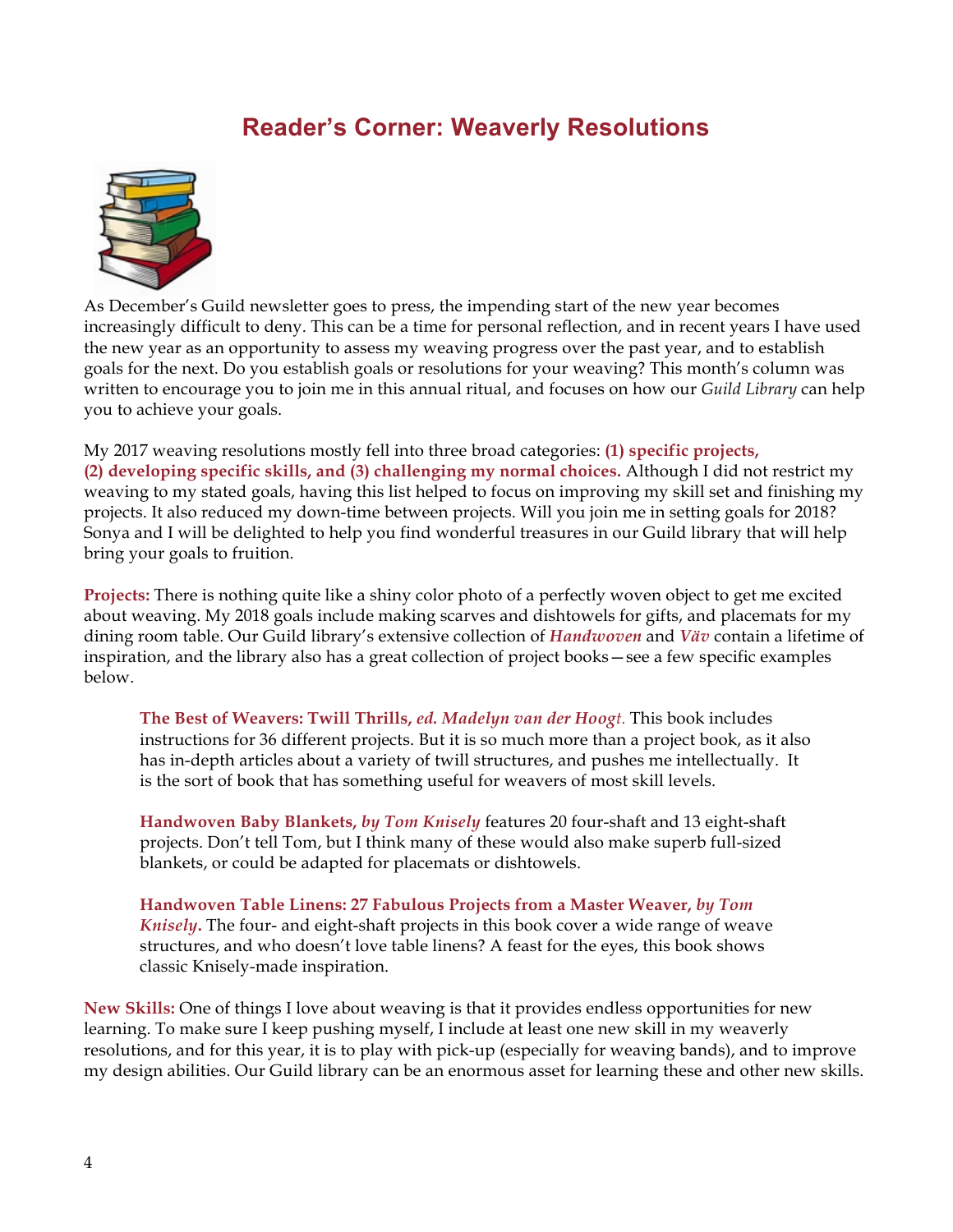**Norwegian Pick-Up Band Weaving,** *by Heather Torgenrud***.** This beautiful book, recently added to our Guild library, includes historic information, inspiring color photos of bands (with traditional dress) from the Vesterheim Norwegian-American Museum in Iowa, and a large section with pick-up patterns so you can replicate many of the featured bands. This interests me because I lived in Norway when I was 7 to 8 years old, and deep in my cedar chest is a traditional Norwegian dress from those days. My 2018 goals include pulling out my dress to look at it again through weaverly eyes, and also to try my hand at some of the pickup bands in this book.

**An Exaltation of Blocks: Symmetric Block Design,** *by Rosalie Neilson.* This recent addition to our Guild library is an ambitious two-volume set geared for intermediate and advanced weavers. My understanding of block design is that one starts by positioning the pattern elements (blocks) in an agreeable pattern, and then applies a weave structure and colors for the different blocks. This book will require careful reading, but promises to bring my rudimentary design skills to a new level.

**Challenging Our Normal Choices:** My weaving tends to fall into a rut—I use cotton yarns in various shades of blue, green, and purple. My 2018 goals include pushing myself out of this cozy comfort zone, and as with my other goals, I invite all of you to join me. Two simple ways to push ourselves are to use new types of yarn (or different yarn weights), or to expand our color choices. Here again, the Guild library can help.

**Linen: Hand Spinning and Weaving,** *by Patricia Baines.* This book presents a deep and thoughtful analysis of using linen, including processing flax, spinning, and weaving. Although the book's weaving section focuses on use of hand-spun yarns, it is easily applicable to commercially-available yarns. The book also covers the finishing process and caring for linen fabrics. Have you already selected your project for the Guild's lace weave challenge? If not, lace weaves are spectacular when woven using linen, and this book will likely give you many insights into the best use of this lovely fiber.

**Color Works: The Crafter's Guide to Color,** *by Deb Menz***.** If any book can push me out of my color rut, it will be this one. The book explores color theory and presents examples from many different crafts, including weaving. But more than just providing examples of color combinations, it encourages the reader to explore by using its tear-out color tools. These include value scales, hue families, and the results of combining colors with their complements. Will this be the year I start using orange?

Will you join me in making weaving resolutions? So far, no weaving police have come down on me for failing to complete my list, or for fulfilling multiple goals in a single project. For example, I have started my project for the lace weave Guild challenge, and it uses what is for me a new fiber (extra-fine merino) and a new structure (top secret), though admittedly in one of my standard color choices, blue. Sonya and I look forward to seeing all that you create in the year ahead, whether driven by a list of goals or not, and as always, let Sonya know (email or phone) of any library books you would like to check out. *Leslie Sieburth*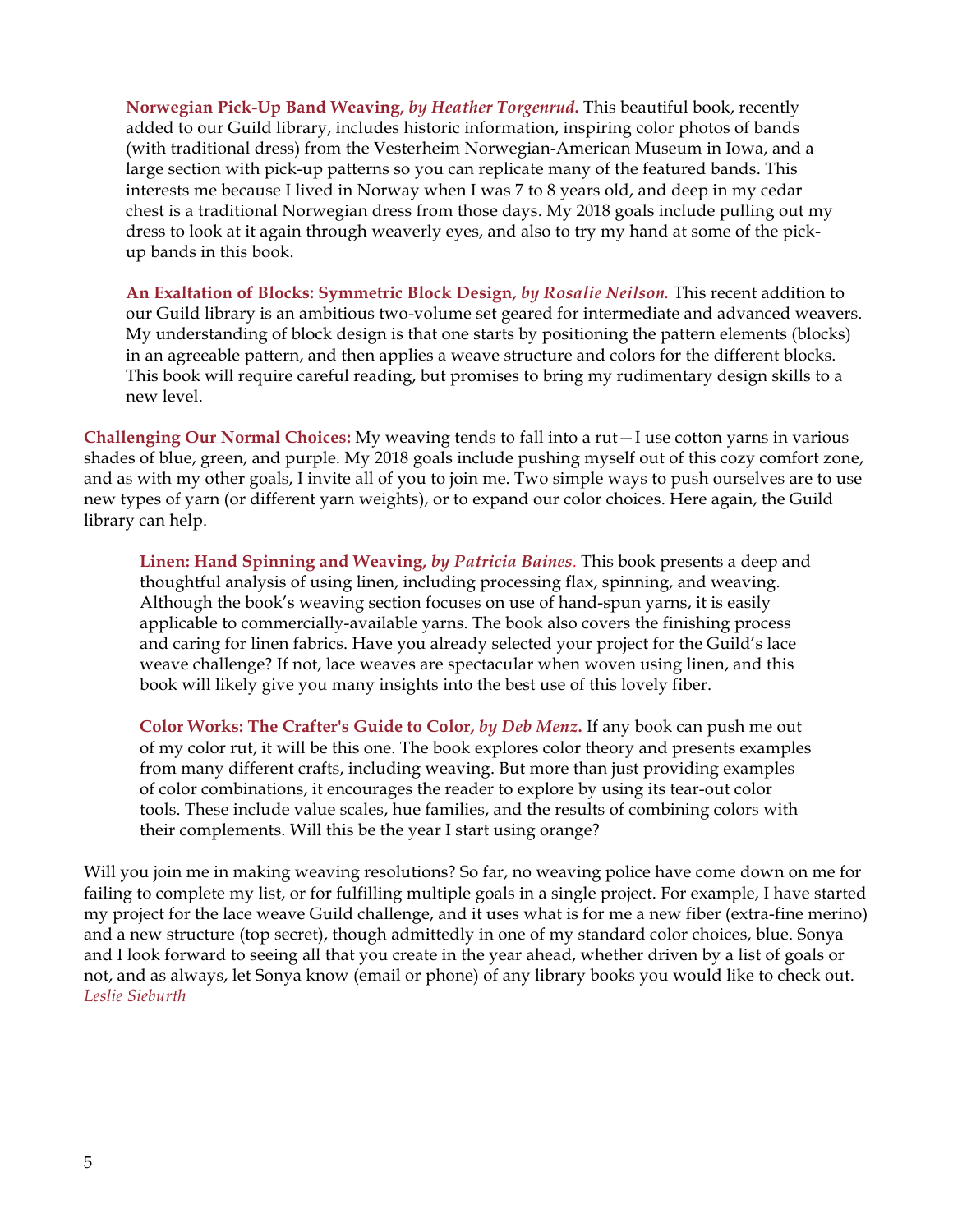## **Shuttle-Craft Bulletin: The Three-Harness Weave, Krokbragd**

Krokbragd is described as a Norwegian point twill weave by Peter Collingwood in his book *The Techniques of Rug Weaving*. Mary Meigs Atwater referred to it as the threeharness weave, and wrote it up for her Guild members in the November 1930 Bulletin. In her course on American Handweaving, she stated: "The three-harness weave offers an opportunity to use a great number of colors in the same piece of work. Most striking and gorgeous effects are possible and no weave, except maybe Rosengang (rosepath) depends so much on the artistic ability of the weaver."



Nancy Arthur Hoskins describes Krokbragd as a three-shaft point twill threading favored for rugs in her book *Weft-faced Pattern Weaves*. The patterns are simple with small, but strong decorative motifs woven in two or three colors.

Because of the use of color for the decorative motifs, Mary suggests that when planning a large piece in this weave, a good-sized sampler be used. Otherwise, she advises it may end up quite a bit differently from where it started. The other thing she advises is if it is not pleasing, take it out and try something else with color or pattern. She states, "Taking out is always a prominent feature of three-harness weaving—because the thing is so unpredictable."

She described the three-harness weave as good for window drapery, couch blankets, pillow covers, and large bags as well as for rugs. It is not particularly suited for fine weaving or linens.

The Bulletin gives three drafts: a, b and c, seen here, with instructions for treadling up to 14 well-illustrated patterns for tie-ups a and b, the three harness drafts and instructions in the text for the six-harness version, with the use of tabby.

Warping guidance is given for rugs, pillows, couch blankets, and bags, but experimentation is advised. Two methods of weaving for the three harness tie-ups are given: for (a), the treadles are woven in order, 1, 2, 3 all the way through, 4 is used only for plain weave on the headings. This treadling produces a fabric that is closely woven on one side (the right side) and loopy on the other. For tie-up (b), the treadles are woven on opposites: for example, 1 and 6, 2 and 5, and 3 and 4. These same two treadlings may be used for the six-harness weave, where one may use a fine tabby background, using treadles A and B. But in the end, the most important thing to keep in mind with the three-



harness weave is color. Mary says, "I wind a shuttle with every color I have, and sitting in the midst of all this excitement I proceed to a real orgy. . . . What could be more delightful for a dark day in winter!"

There are many beautiful examples of this weave online. One may be seen at this link: ravelry.com/projects/PegAlex/krokbragd-diary-i. If you do a search, you will not be disappointed with what you see. *Maureen Wilson*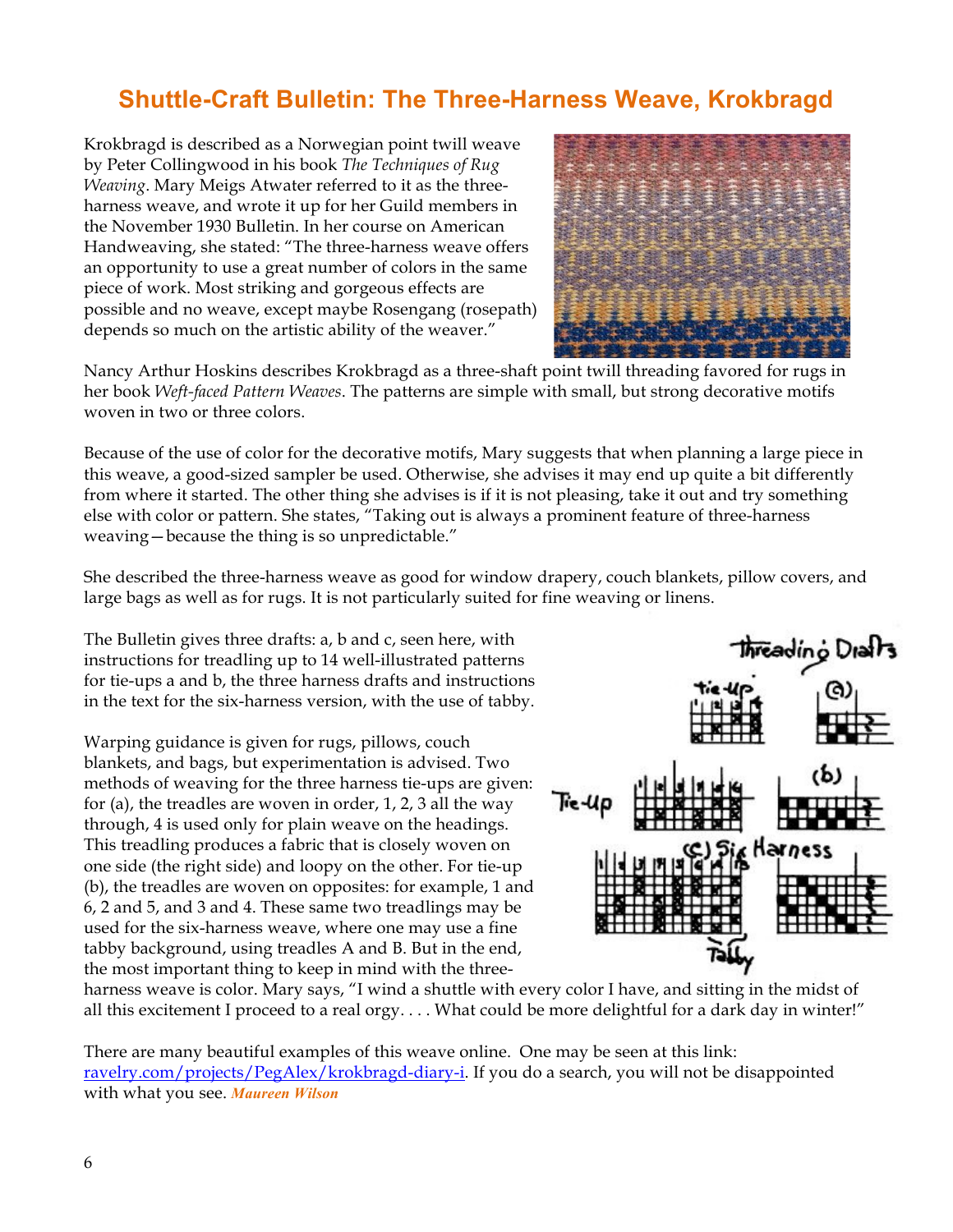# **The Shuttle-Craft Bulletin Study Group**





The next meeting of the Shuttle–Craft Bulletin study group is scheduled for **February 2018.** The meeting location is yet to be determined, but the topic of discussion will be Linen Weaves, from the February and May 1926 issues. If you are interested in joining the discussion, let Maureen Wilson (maureenmwilson@yahoo.com) know.

The Shuttle-Craft Bulletins study group meets to discuss Mary Atwater's work as described in the Shuttle-Craft Bulletins. This is a very informal group. If you have not participated, try a meeting and see if you want to join. The meetings usually start with a reading from Mary Meigs Atwater's biography.

The topics, Bulletins, and tentative schedule for the Guild year are listed below:

| Topic                       | <b>Bulletins</b>     | <b>Meeting Dates</b> |
|-----------------------------|----------------------|----------------------|
| Linen weaves                | Feb 1926, May 1926   | February, 2018       |
| Rugs                        | Mar 1926, Nov 1939   | April, 2018          |
| Curtains                    | April 1926, Mar 1937 | June 2018            |
| <b>Clothing/Coat Fabric</b> | June 1926, Aug 1927  | August 2018          |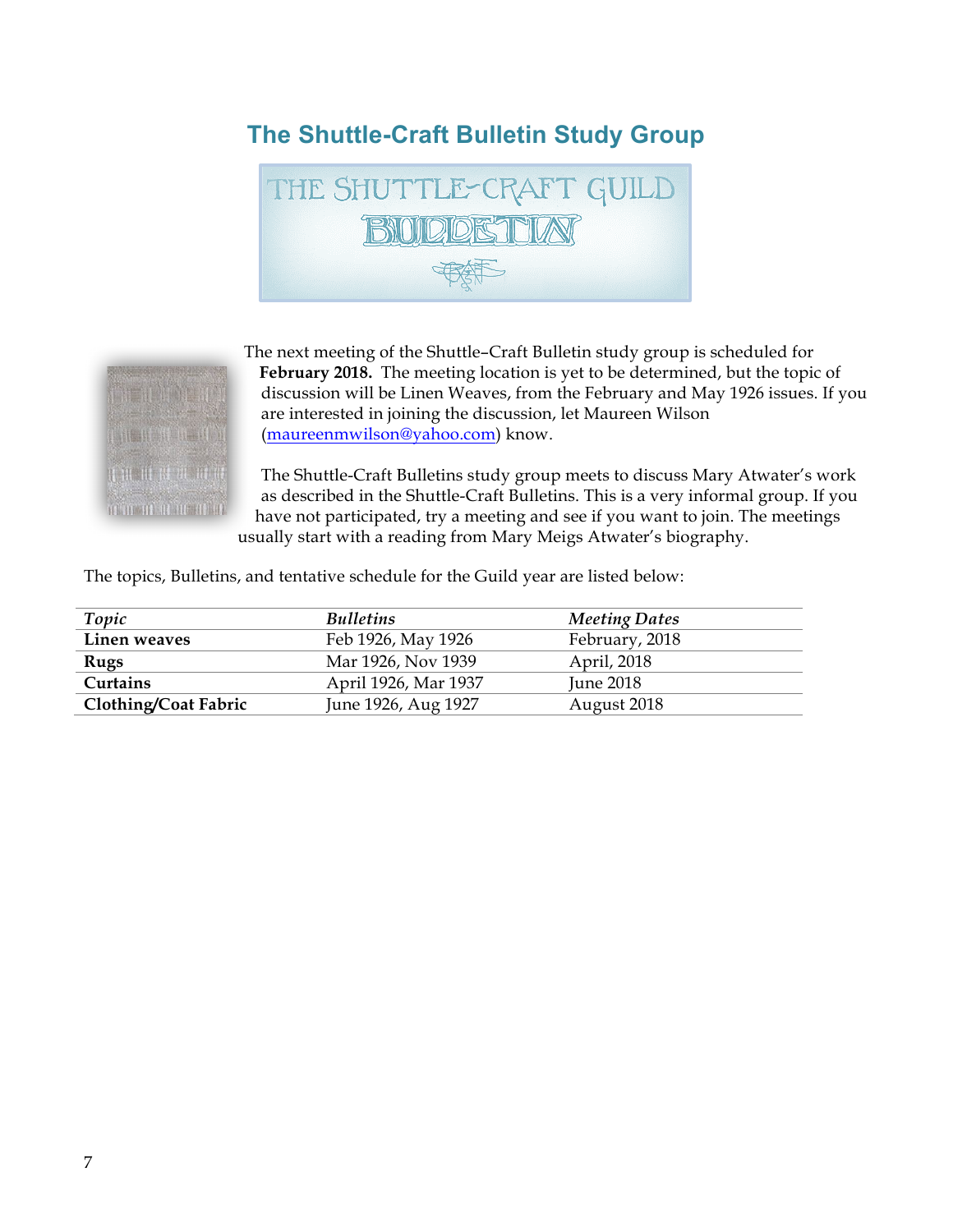# **Guild Challenge: Lace Weaving**

We had a great meeting in November and saw numerous beautiful examples of lace structures to inspire us for the Guild Challenge. The Challenge is to make any fabric or item you're interested in weaving (scarf, curtain, tableware, anything) using one or more lace structures. Weave a little extra to donate to the Guild.

At the April Guild meeting, each participant will display the article and discuss their experience with their chosen weave structure. We will create handouts describing the drafts and fibers used, as well as photocopies of the lace articles or samples to be kept in the Guild archive.

Please let me know if you plan to participate in The Guild Challenge this year by emailing me at michelle.pahl@gmail.com.

I look forward to seeing what we create! *Michelle Pahl*